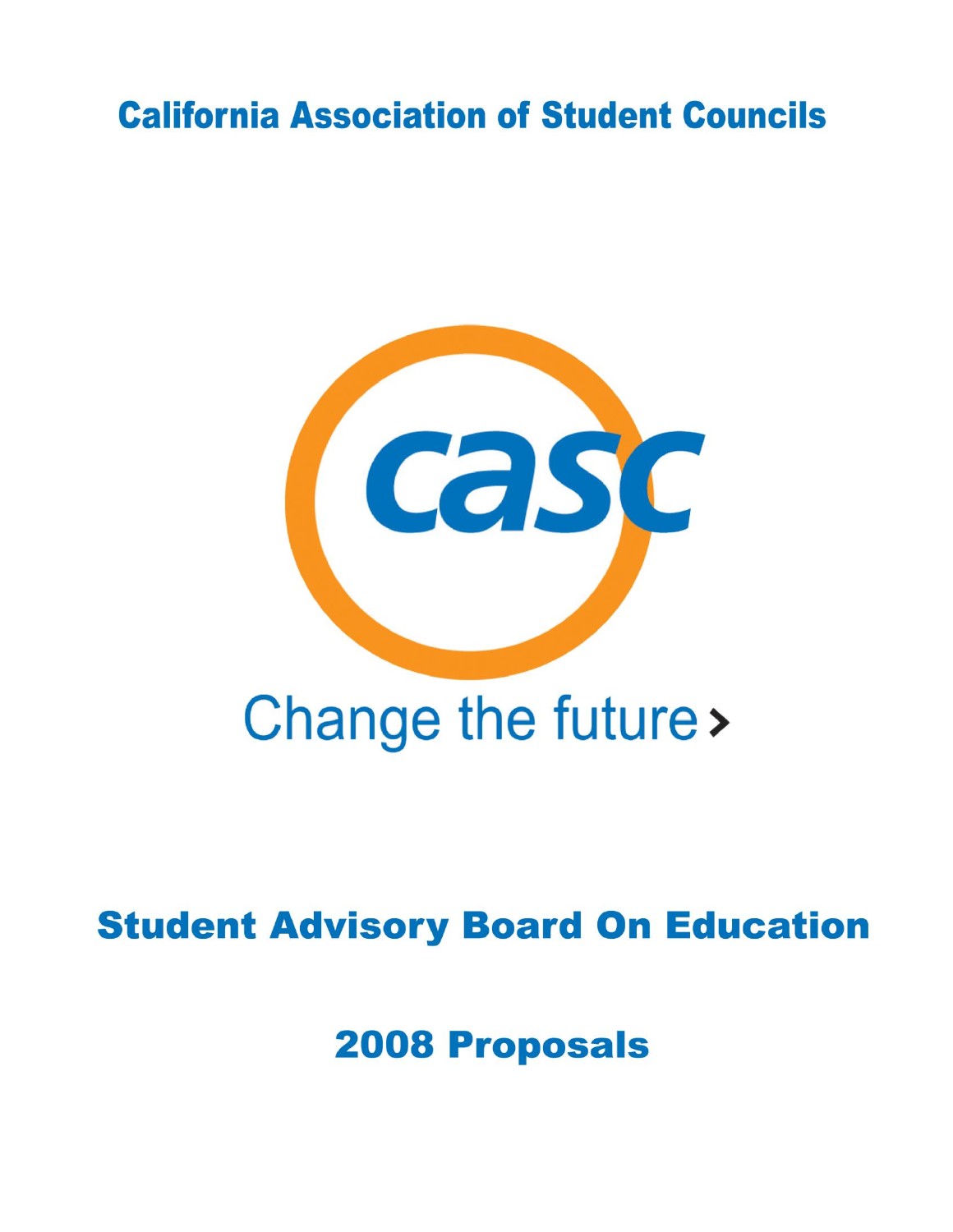# Student Advisory Board on Education (SABE) *Proposals Developed November 1-5, 2008*

# **Table of Contents**

| Proposal: Transition Support from Elementary and Middle School4 |  |
|-----------------------------------------------------------------|--|
|                                                                 |  |
|                                                                 |  |
|                                                                 |  |
|                                                                 |  |
|                                                                 |  |

*The California Association of Student Councils (CASC)* Executive Director: Dr. June Thompson <cascmail@aol.com> President: Aaron Feuer, N. Hollywood HS <aaron.feuer@casc.net>

> 1212 Preservation Parkway Oakland, CA 94612 Phone: 510-834-2272 | Fax: 510-834-2275 www.casc.net | CASCmail@aol.com

**2008-2009 Student Advisory Board Director:** Nicolas Jofre, La Sierra HS Director, Education Policy, CASC Student Member, State Board of Education [nicolas.jofre@casc.net](mailto:nicolas.jofre@casc.net)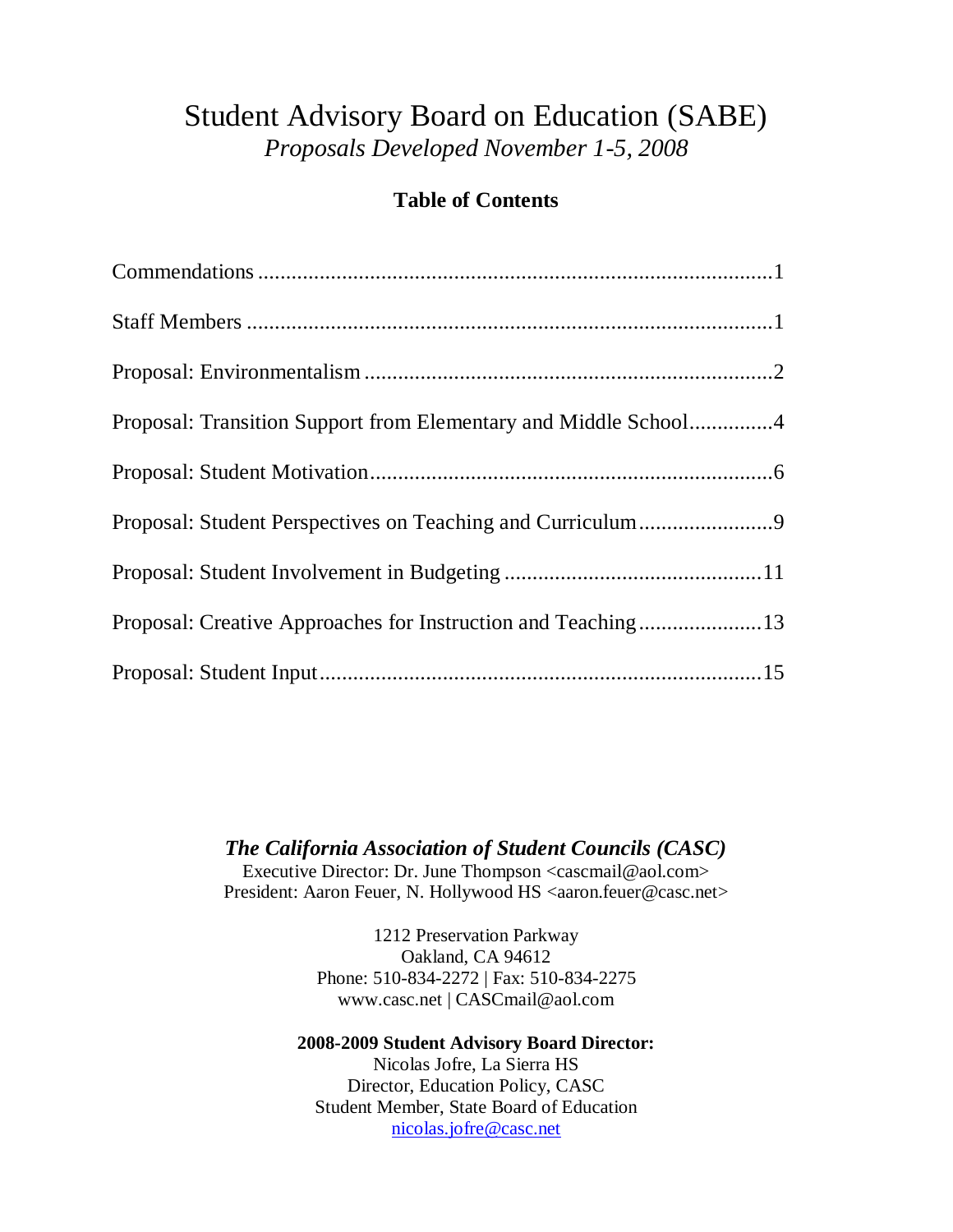# COMMENDATIONS

<span id="page-2-0"></span>The Student Advisory Board on Education, a program of the California Association of Student Councils, is honored to extend the following commendations:

The Student Advisory Board on Education commends the Honorable Jack O'Connell, State Superintendent of Public Instruction, for supporting student voice and for addressing the Student Advisory Board delegation this year.

The Student Advisory Board on Education commends Dr. Yvonne Chan, member of the California State Board of Education, for her commitment to improving the lives of students and for addressing the Student Advisory Board delegation this year.

The Student Advisory Board on Education commends the California State Board of Education for its dedication to enhancing the quality of public education in California and for its encouragement of student input in decision-making, especially by considering the proposals of the Student Advisory Board.

The Student Advisory Board on Education commends Regina Wilson, Communications Analyst for the California State Board of Education, for her invaluable knowledge, desire to promote students to influential positions in education, and continued support of the California Association of Student Councils and the Student Advisory Board program.

The Student Advisory Board on Education commends the staff of the California State Board of Education for sharing their extensive expertise and providing generous help in arranging for the Student Advisory Board to present proposals before the Board every year.

The Student Advisory Board on Education commends Nicolas Jofre, student member on the California State Board of Education, for his commitment to speaking up thoughtfully on behalf of the students of California.

# STAFF MEMBERS

<span id="page-2-1"></span>*Director:* Nicolas Jofre, La Sierra HS *Adult on Site:* Sarah Bulman and Kristen Schaefer *Assistant Director:* Kat Lau, South Pasadena HS *Gamma (Counselor Trainer):* Tiffany Cheng, USC *Research Team Lead:* Aaron Feuer, North Hollywood HS

*Administrative Team (A-Team):* Lyra Tanner, Notre Dame HS (Belmont)

*Counselors:* Bianca Beltran, Santa Clara HS (Oxnard); Bryan Martinez, Chapman University; Molly Mandell, Stevenson School; Menelik Tafari, Soka University; Kim Siegel, Walnut HS; Natalya Subbotina, South Pasadena HS

*Research Team (ResTeam):* Ryan Cho, Culver City HS; Jonathan Haderlein, North Hollywood HS; Charlene Lee, Walnut HS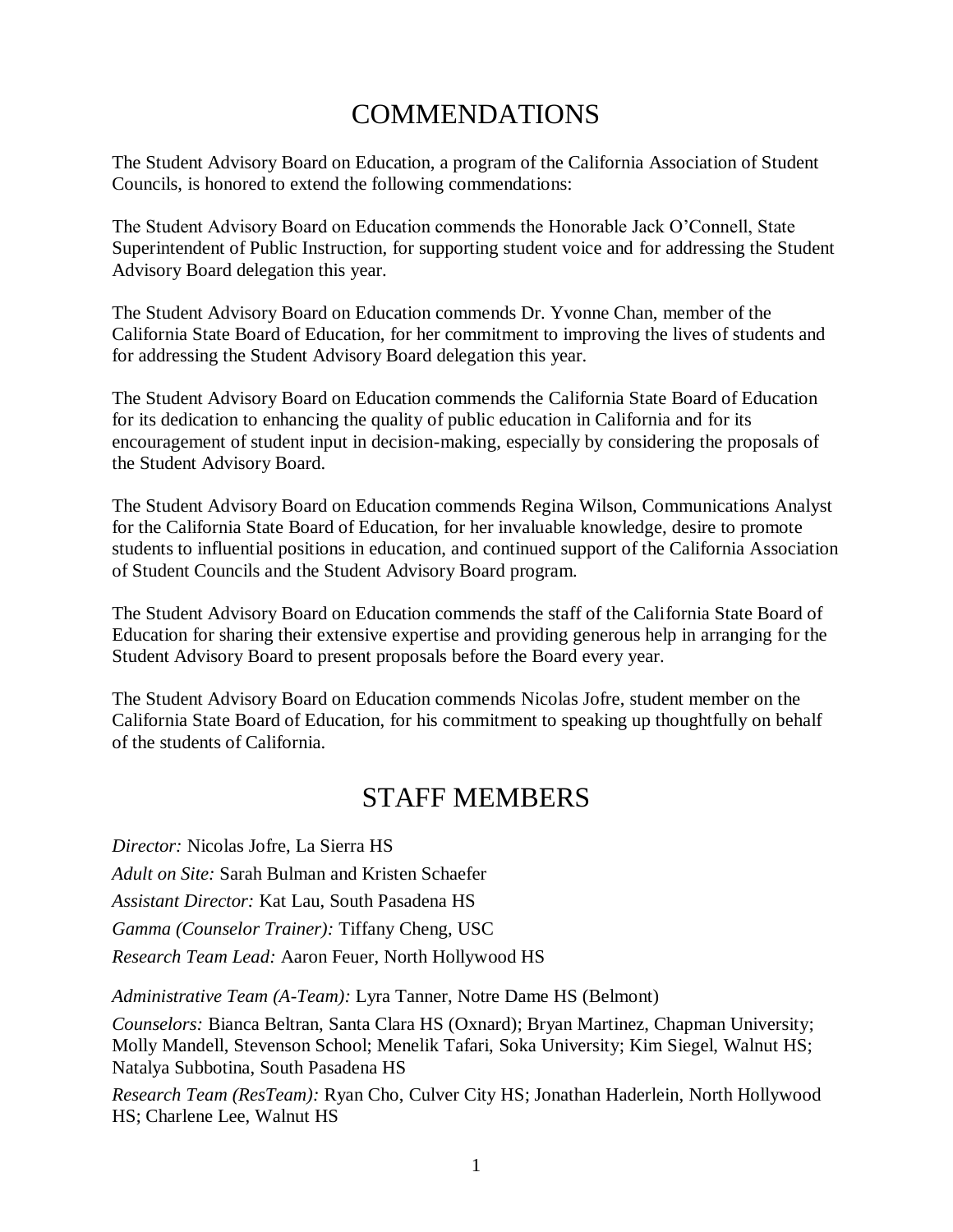<span id="page-3-0"></span>

| Topic:       | Environmentalism                                                                                           |
|--------------|------------------------------------------------------------------------------------------------------------|
| Speaker:     | Maureen Johnson, Richard Henry Dana Middle School, San Pedro                                               |
| Writer:      | Devin Winslow; Helen Veazey, Phoebe Hearst Elementary, Sacramento                                          |
|              | Group Members: Hector Flores; Sage Lauwerys; Thomas Ferguson; Gillian Moffitt; Ottilia Biondi; Adam Lentz, |
|              | Phoebe Hearst Elementary, Sacramento, Jennifer Fisk, E.V. Cain Middle School, Auburn; Brenda               |
|              | Lopez, Sydney Beres; Adriana Garcia, Richard Henry Dana Middle School, San Pedro                           |
| Facilitator: | Bianca Beltran, Santa Clara High School, Oxnard                                                            |

#### **I. PRIORITY**

The Student Advisory Board on Education, a program of the California Association of Student Councils, establishes a focus on environmental studies, awareness, practices and concern at elementary and middle schools as a priority.

#### **II. RECOMMENDED SBE ACTION**

The Student Advisory Board recommends that the SBE:

- 1) Encourage environmentally-friendly practices in K-12 schools; and
- 2) Direct the CDE to incorporate environmental studies into the Elementary and Middle School California Standards.

#### **III. LOCAL AND STATEWIDE IMPLEMENTATION DETAILS**

#### **Policies**

- School districts should have janitors and cafeterias worker use eco-friendly, biodegradable cleaning products, i.e. Clorox Green Works, Melaleuca products
- School districts should incorporate environmental curriculum into core classes

#### **Programs**

 School districts should implement environmental awareness committees that will encourage schools to take action in helping the environment in the community

#### **Student Action**

- Students propose to school districts to implement "Environment Days" that will allow students to spread environmental awareness and activism
- Student leadership classes and student body should promote "School Beautification Day" and "Earth Day" at schools to further promote appreciation of the environment and the well-being of their schools
- Student and faculty should lead lunch seminars and after school environmental awareness clubs to bring educate the student body and community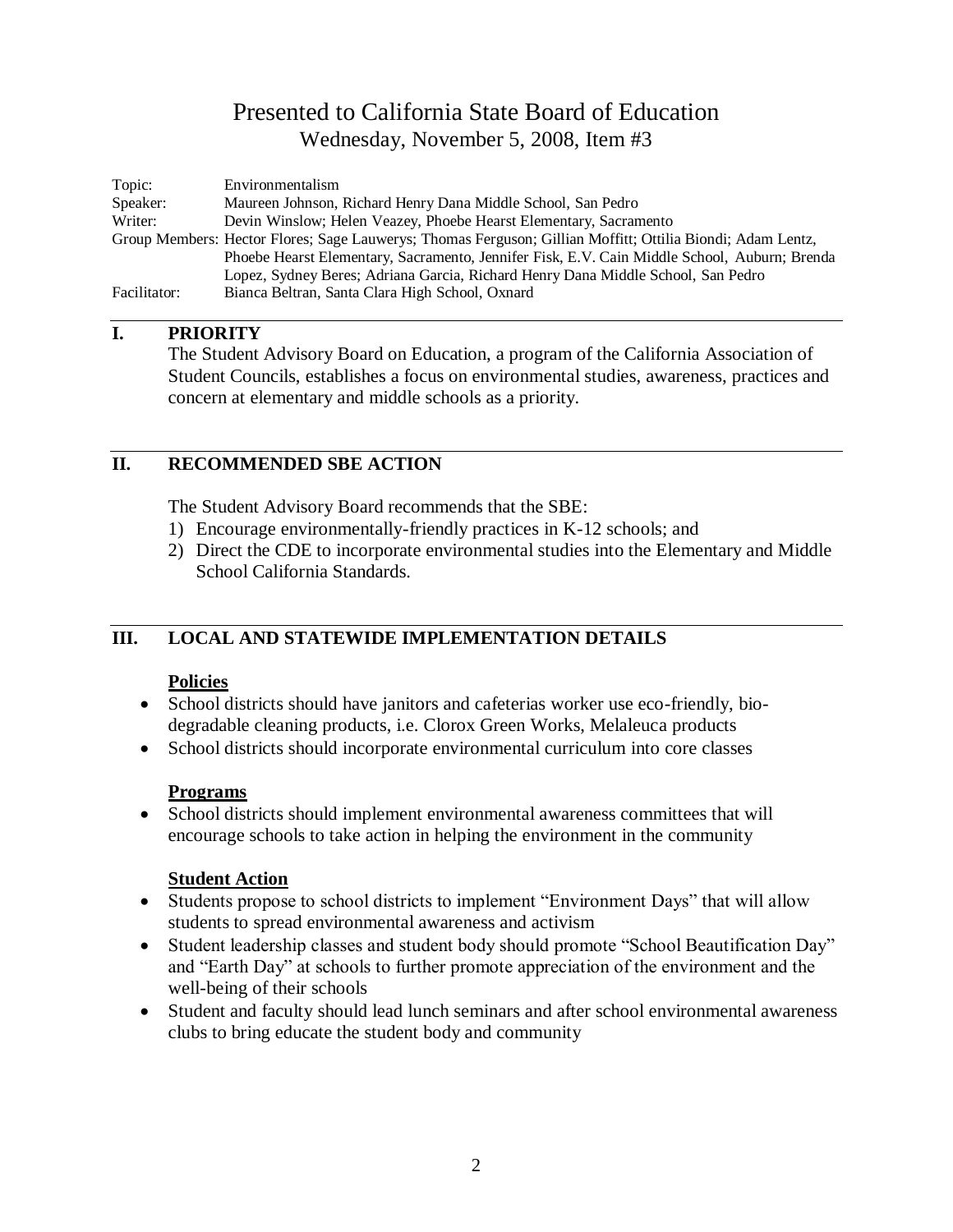- There is a lack of awareness and interest about the environment among many students, teachers, and school personnel
- The education system pushes more towards progress and expansion than conservation and sustaining resources.

#### **V. WHAT'S WORKING**

- Disney Environmentality Challenge encourages student to increase their awareness about the importance of improving the environment (Phoebe Hearst Elementary)
- The Do Something Organization has an annual competition to raise money towards green projects at schools
- Service Learning Schools increase dedication to serving the community (Phoebe Hearst Elementary)
- Every class appoints an student to be on the environmentalist committee for their student government (Santa Clara HS)

#### **VI. RATIONALE**

Many Californian students aren't aware about the environment and how their everyday activities affect it. Teaching environmental education and practices would inspire students to care about and understand the environment. Our earth is being destroyed by waste and pollution. Too much waste is produced every day because of Styrofoam school lunch trays that never decompose. Students would bring the knowledge they learned at school to their homes and eventually their communities. Doing environmental projects will motivate students to be active citizens and make a difference in the world. It is essential that our generation is knowledgeable about these issues so we can take action to preserve our world.

When learning about the environment, it is easy to be creative and it teaches multiple subjects like science and writing. You can write about something you see in nature or the structure of native plants. Overall, environmentalism is important because teaching the kids of today will affect the future of tomorrow.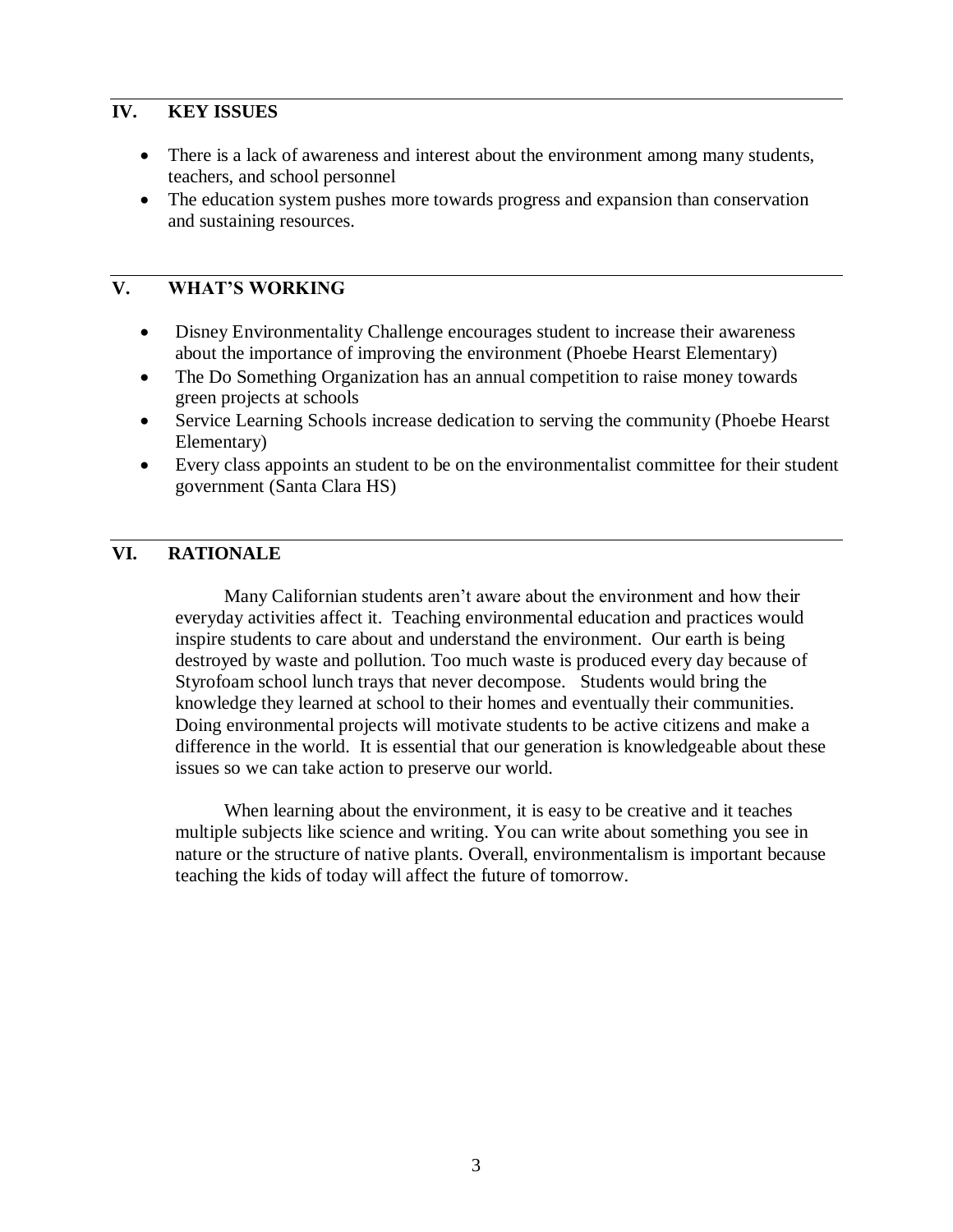<span id="page-5-0"></span>

| Topic:       | Transition Support from Elementary and Middle School                                                       |
|--------------|------------------------------------------------------------------------------------------------------------|
| Speaker:     | Maureen Johnson, Richard Henry Dana Middle School, San Pedro                                               |
| Writer:      | Devin Winslow; Helen Veazey, Phoebe Hearst Elementary, Sacramento                                          |
|              | Group Members: Hector Flores; Sage Lauwerys; Thomas Ferguson; Gillian Moffitt; Ottilia Biondi; Adam Lentz, |
|              | Phoebe Hearst Elementary, Sacramento, Jennifer Fisk, E.V. Cain Middle School, Auburn; Brenda               |
|              | Lopez, Sydney Beres; Adriana Garcia, Richard Henry Dana Middle School, San Pedro                           |
| Facilitator: | Bianca Beltran, Santa Clara High School, Oxnard                                                            |

#### **I. PRIORITY**

The Student Advisory Board on Education, a program of the California Association of Student Councils, establishes a focus on easing the transition stage between elementary to middle school as a priority.

#### **II. RECOMMENDED SBE ACTION**

The Student Advisory Board recommends that the SBE:

1) Implement student orientation and transition programs at middle schools;

2) Encourage peer-to-peer support programs for middle and elementary school students; and

3) Encourage school districts to increase elective classes at elementary schools

#### **III. LOCAL AND STATEWIDE IMPLEMENTATION DETAILS**

#### **Policies**

• School distracts should increase the electives offered in elementary schools in order to prepare students for the schedules and student life style in middle school; i.e. leadership programs, music programs, athletics

#### **Program**

- Schools districts should increase and improve student orientations and peer-to-peer support programs at middle schools for incoming students, i.e. campus tours, open house for students,
- School districts should offer increased support for new students, i.e. counselors and older students who offer emotional and educational support
- School districts should create a program similar to the Link Crew Program at the elementary and middle school level (older student and younger student pairing)

#### **Student Action**

 Student leadership classes should launch a student mentoring and shadowing pairing between older and younger middle school students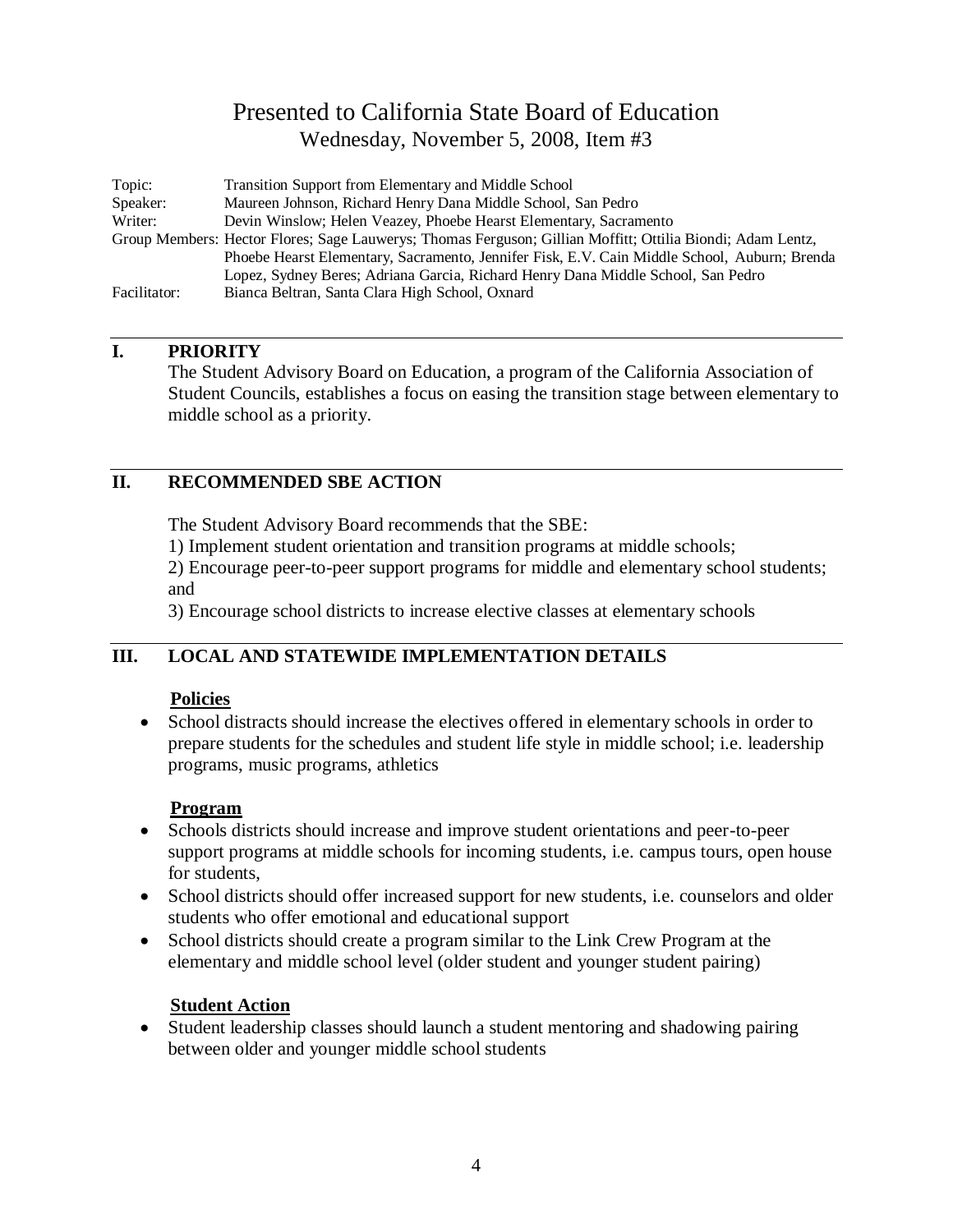There is a lack of structured support for elementary school students transitioning to middle school.

#### **V. WHAT'S WORKING**

- $\bullet$  Middle schools have student orientations for incoming  $6<sup>th</sup>$  graders (Suzanne MS, Dana MS)
- Sends leadership class to feeder elementary schools to discuss middle school student life and activities (Culver City MS)
- Where Everyone Belongs (WEB) program available to  $7<sup>th</sup>$  and  $8<sup>th</sup>$  grade students for an opportunity for school orientation and social networking (E.V. Cain MS)

#### **VI. RATIONALE**

We need support during the transition of elementary school to middle school because these are the key areas where students are struggling. The transition stages are difficult for students due to changes occurring in daily school experiences such as alternating teachers, the number of students we interact with, and the schedules we deal with. For example, at some elementary schools, we only have an hour of homework when we go home, and then when we enter middle school, it increases to three hours a day. The pressure of the transition between schools can psychologically affect us and our self- esteem, resulting in poor performance in high school. Gradually increasing scholastic responsibilities will help students focus more on their growing academic achievements rather than an overwhelming work load.

The lack of support drastically affects our academic performance and personal growth. Support needs to exist at all school levels, and serious preparation should be in the later elementary years.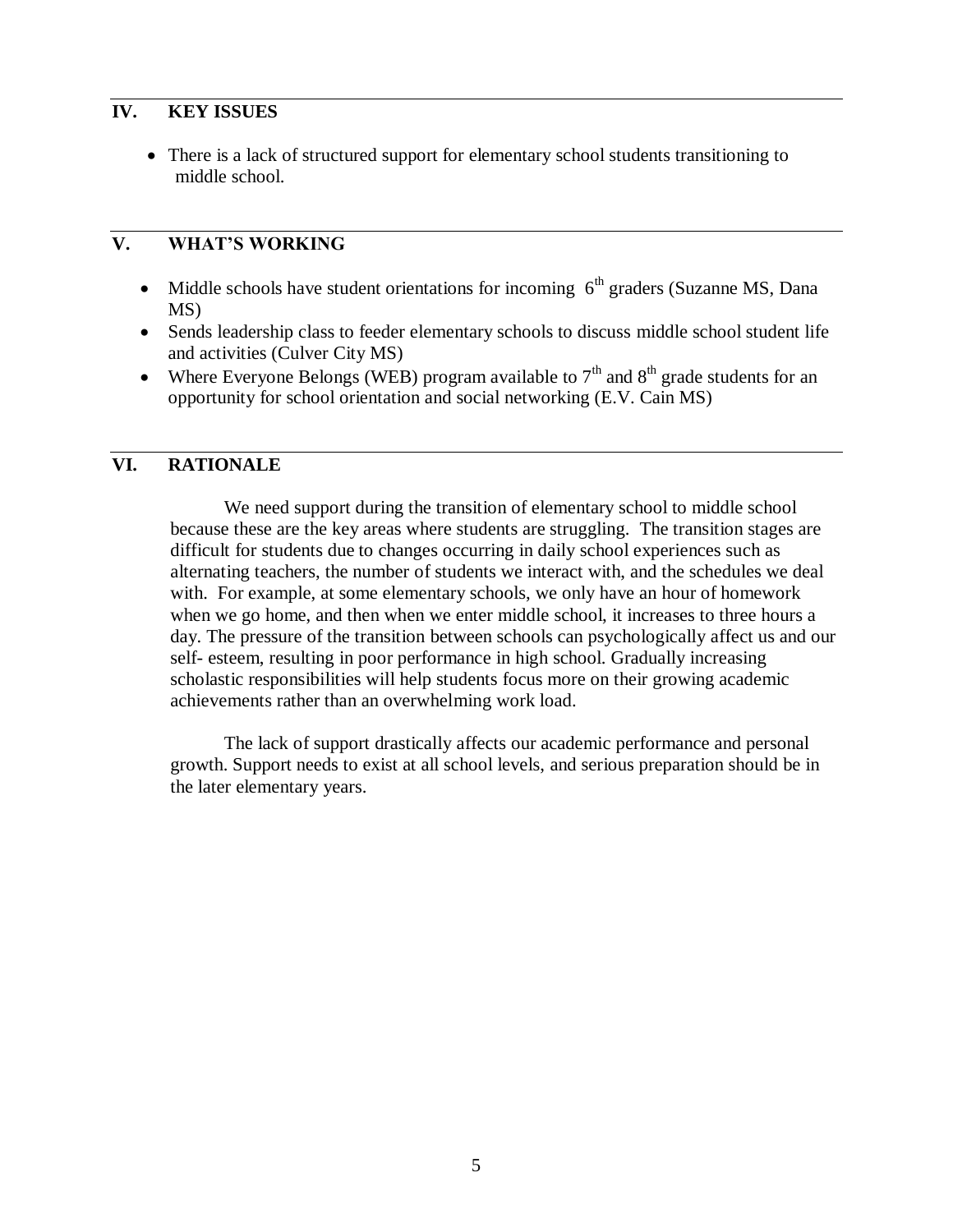<span id="page-7-0"></span>

| Topic:       | <b>Student Motivation</b>                                                                            |
|--------------|------------------------------------------------------------------------------------------------------|
| Speaker:     | Rosa Lima, N. Hollywood High School, N. Hollywood                                                    |
| Writer:      | Stephanie Muir, Bonita High School, La Verne                                                         |
|              | Group Members: Rosa Lima, N. Hollywood High School, N. Hollywood; Danielle Fellguth, Capuchino High, |
|              | Millbrook; Laura Hunerberg, Sir Francis Drake High School, San Anselmo; Kelly Mendoza,               |
|              | Middle College High School, Santa Ana; Justin Hyer, Winters High School, Winters; Stephanie          |
|              | Muir, Bonita High School, La Verne; Juneil Roi "JR" Baruela, Rio Mesa High School, Oxnard;           |
|              | Emily Smith, Excelsior Education Center, Victorville; Venice Cowardin, Sir Francis Drake High        |
|              | School, Fairfax; Harveen Bal, Vista High School, Richmond; Juni Thom, Lower Lake High,               |
|              | Lower Lake; Alvaro Alvarez, West Valley High School, Hemet; Lizette Mendoza, Amistad High            |
|              | School, Indio; Anagabriel Zamora, Learning Works Charter School, Pasadena; Keyana Clewis,            |
|              | Leigh High School, San Jose                                                                          |
| Facilitator: | Molly Mandell, Robert Louis Stevenson School, Pebble Beach                                           |

#### **I. PRIORITY**

The Student Advisory Board on Education, a program of the California Association of Student Councils, establishes increasing student motivation among low-achieving students as a priority.

#### **II. RECOMMENDED SBE ACTION**

The Student Advisory Board recommends that the SBE:

- 1) Encourage schools to establish Peer Tutoring Programs; and
- 2) Direct the CDE to work with students and educators to create a resource handbook detailing a class for struggling students.

#### **III. LOCAL AND STATEWIDE IMPLEMENTATION DETAILS**

#### **Policies**

#### **Programs**

- **Schools should offer an optional but recommended class for struggling students.**
	- *The class would focus on study skills, time management, and organization. Credit would be based on participation, and schools would establish a maximum number of unexcused absences. The semester-long class would be highly recommended for students with a D or lower in any core academic class but also be available to all students. The teacher should be an accredited, enthusiastic and motivated individual who is selected by administration. The class should be taught in the manner that attends to the learning styles of different students. This class should focus mainly on underclassmen in high school, and it should also be implemented at the middle school level.*
- **Schools should offer a Peer Tutoring Program (PTP).**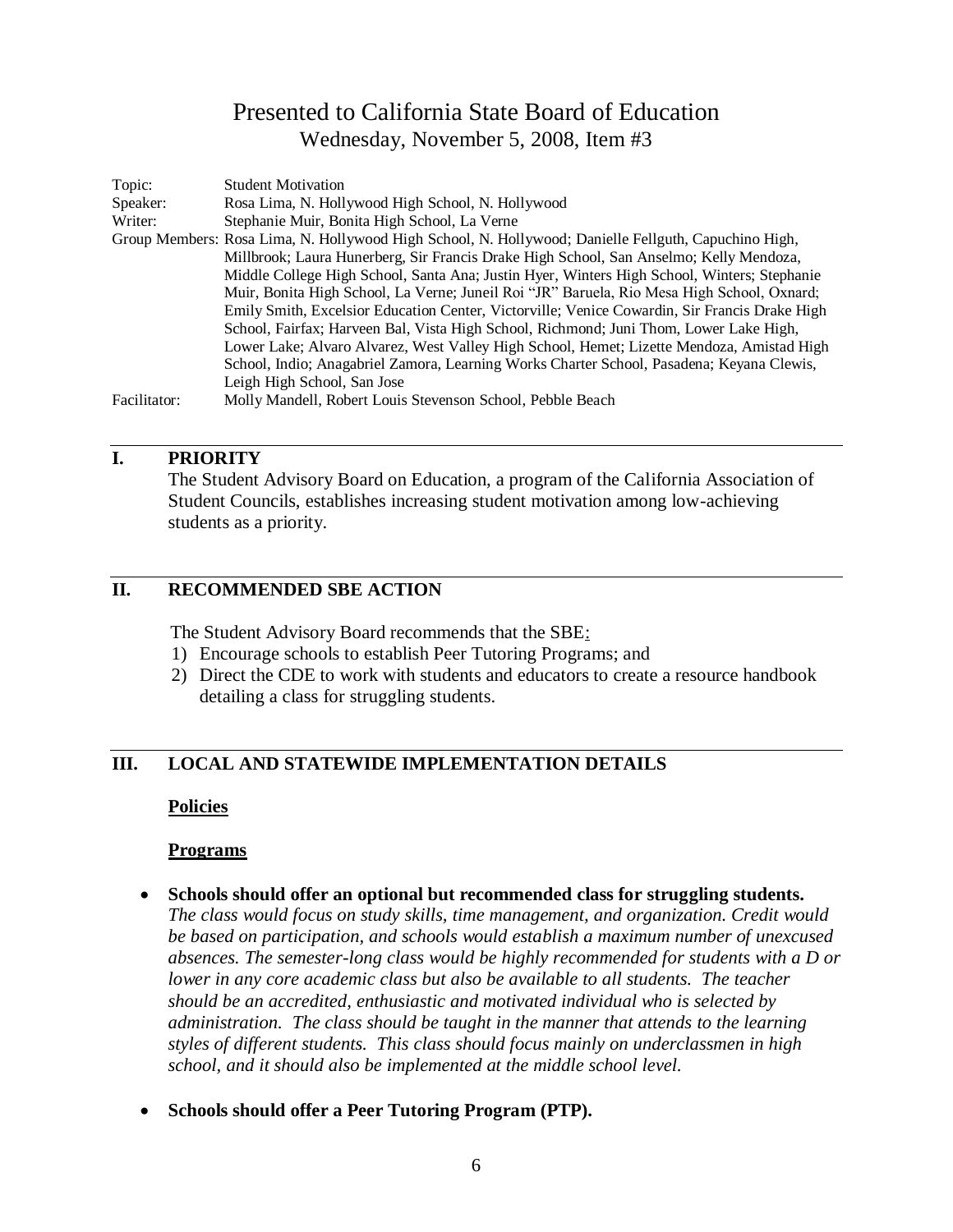*Peer tutoring would focus on academic subjects with a one-on-one or one-on-two tutor to student ratio. The tutors would volunteer or be nominated by teachers or administrators. Tutors would receive volunteer service hours from the school. Low-achieving students would be recommended into the PTP but it would be open to all students. Students and tutors would be paired according to subject. PTP would be offered before and after school, with a possibility of an evening session. Each day would focus on a certain subject with a supervising teacher who specializes in that subject, but other subjects would still be available.*

#### **IV. KEY ISSUES**

- Lack of teacher availability
- Schools do not teach students how to help themselves
- Schools focus more on high achieving students than low achieving students

#### **V. WHAT'S WORKING**

- Many, but not all, schools implement peer tutoring programs.
- School programs like AVID and Upward Bound are popular and encouraged.
- Some teachers help students outside of class hours.
- A study skills class for all sixth graders has proven to be successful (Monte Vista Middle School)

#### **VI. FISCAL ANALYSIS**

The SBE/CDE would initially have the cost of publishing a guidebook about the study skills class. The school would have the cost of possibly hiring new teachers for the class and potentially paying overtime for those teachers that supervise the Peer Tutoring Program. Schools may have to pay for training and resources for the study skills class teachers. On the other hand, Peer Tutoring is volunteer-based, saving the school money because they do not have to pay for every teacher to stay overtime to help struggling students. In addition, as these two programs motivate the students, they will perform better and increase the quality of their schools, saving the SBE money they would otherwise spend. Schools would also save money because fewer students would retake classes they have failed. As students become more motivated, they will promote a more positive learning environment, leading to increased student attendance and thus compensation for the schools. Finally, Peer Tutoring is beneficial to all students who participate. These concepts are relatively low in cost and will be beneficial to local education facilities.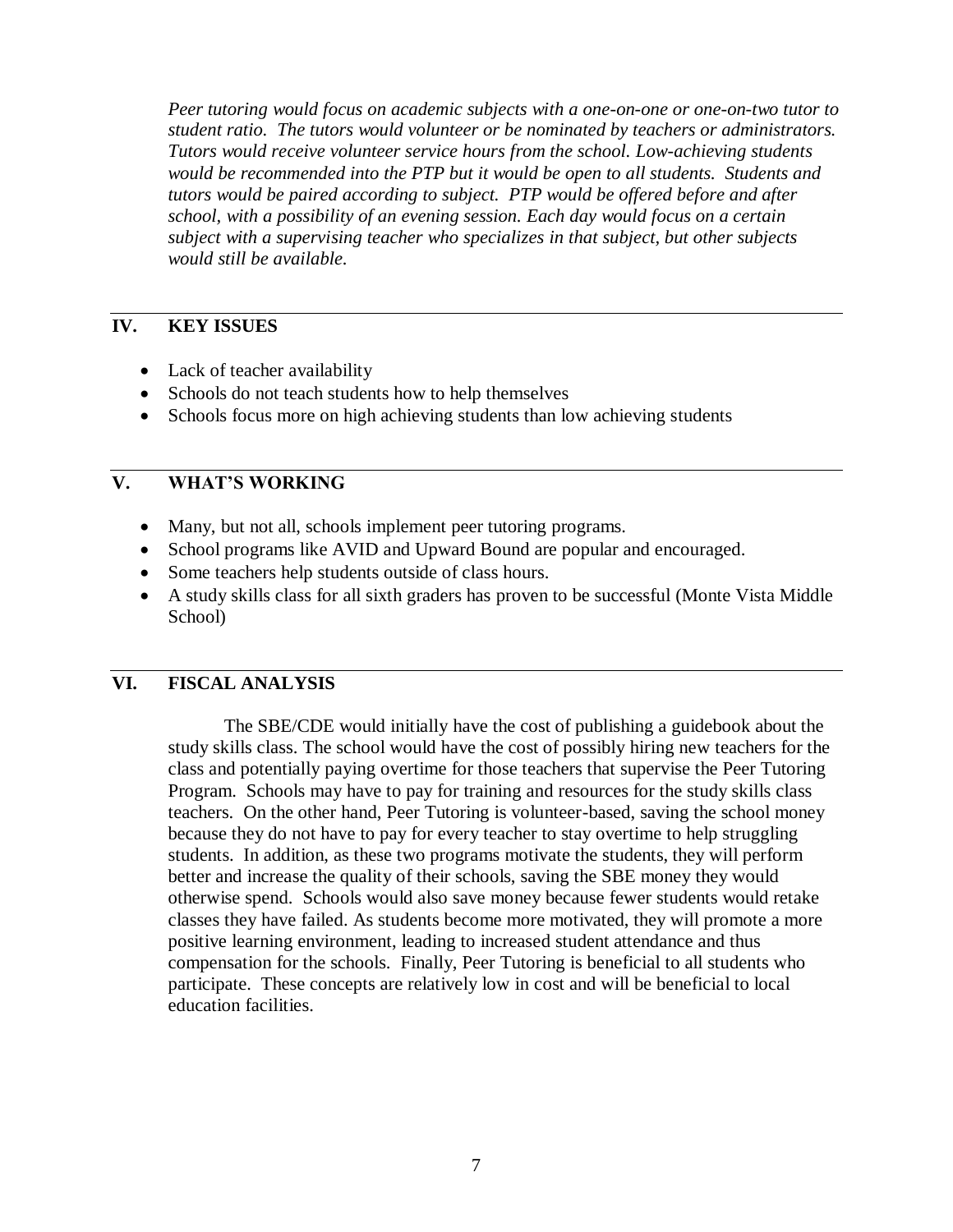#### **VII. RATIONALE**

Students find themselves suffering from lack of academic motivation. Low test scores and high dropout rates confirm that many students are not motivated to do well. Many believe that this is a result of lack of resources provided by the schools, but if students are not motivated, spending money on them will not help.

The recommended class would increase motivation by teaching students to help themselves. Many students give up when they fall behind due to ineffective note-taking skills or inefficient time-management. In this class, students will learn how to improve their note-taking, study, and time-management skills, leading to increased motivation and better performance in school.

The Peer Tutoring Program will increase motivation by helping students with problems directly related to their core classes. Once again, students give up when they begin to fall behind. Peer Tutors help struggling students catch up. Students can ask questions until they understand the material without holding back the rest of the class. The one-on-one tutoring gives students a feeling of importance, which motivates them to try harder and to do better.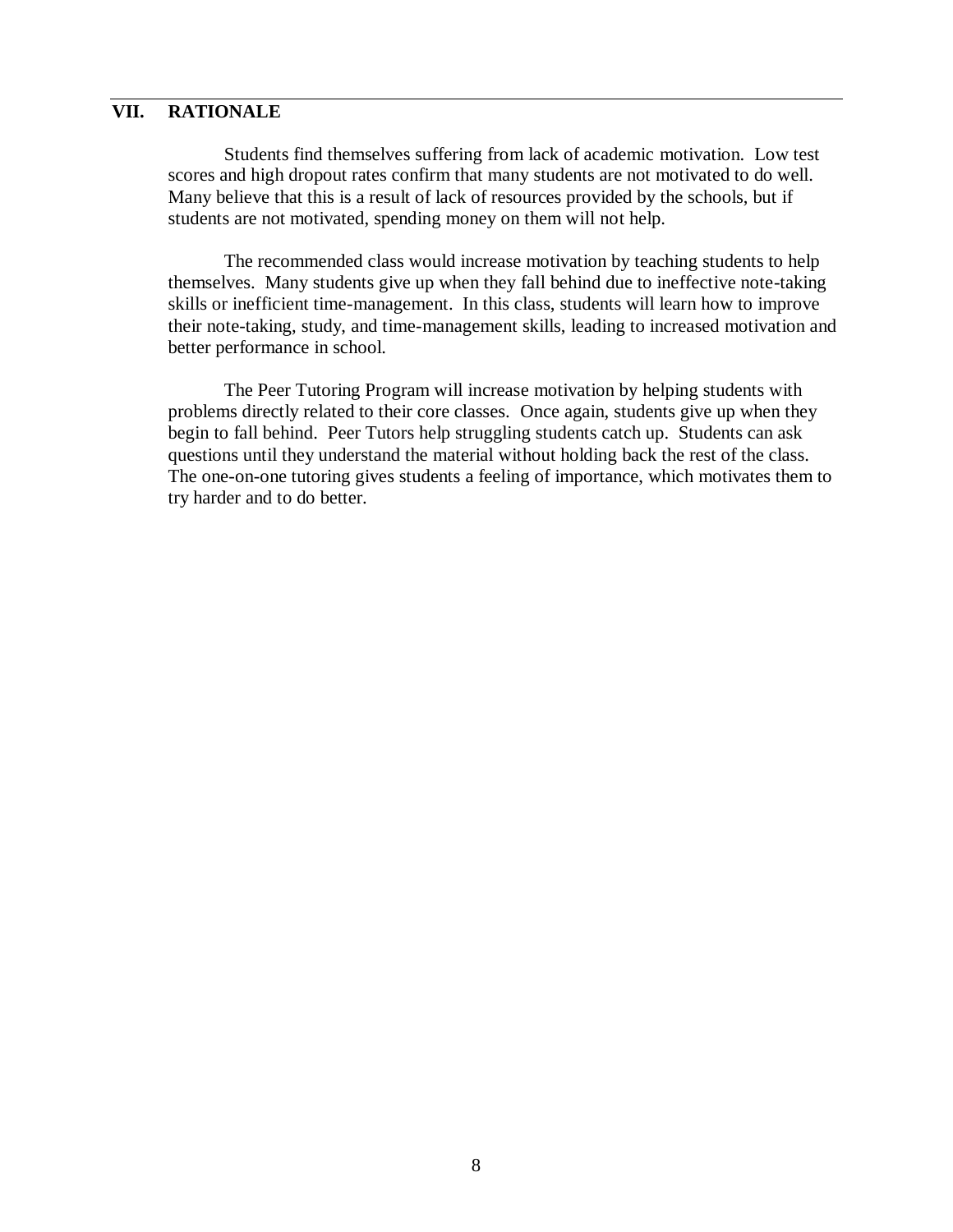<span id="page-10-0"></span>

| Topic:       | Student Perspectives on Teaching and Curriculum                                                      |
|--------------|------------------------------------------------------------------------------------------------------|
| Speaker:     | Evan Boggs, Oakdale High School, Oakdale                                                             |
| Writer:      | William Mitchell, Guajome Park Academy, Vista                                                        |
|              | Group Members: Andrew Bustos, Paloma Valley High School, Menifee; Linsi Clain, Juan Bautista De Anza |
|              | Charter School, Borrego Springs; Trevor Gerdes, Pacific Coast High School, Tustin; Bori Ha,          |
|              | Albany High School, Albany; Kathryn Kuly, Natomas Charter School, Sacramento; Evan Maclin,           |
|              | Arnold O. Beckman High School, Irvine; Lauren Nitta, Modesto High School, Turlock; Thailina          |
|              | Saetern, Rio Linda High School, Sacramento; Clarissa Toll, Excelsior Education Center,               |
|              | Victorville; Marissa Wong, High Tech High International, San Diego.                                  |
| Facilitator: | Natalya Subbotina, South Pasadena High School, South Pasadena                                        |

#### **I. PRIORITY**

The Student Advisory Board on Education, a program of the California Association of Student Councils, establishes improving the quality of education by incorporating the student voice in the evaluation of teachers and curriculum as a priority.

#### **II. RECOMMENDED SBE ACTION**

The Student Advisory Board recommends that the SBE:

- 1) Direct the CDE to collaborate with the California Teachers Association and students to create a standardized process for students to provide feedback to teachers; and
- 2) Add two non-voting student positions on the Curriculum Development and Supplemental Material Commission.

#### **III. LOCAL AND STATEWIDE IMPLEMENTATION DETAILS**

#### **Policies**

 **Students should serve on the California Curriculum and Supplemental Materials Commission**

*These students would be high school seniors. They would be appointed by the State Board of Education and would collaborate with the Student Board Member.* 

#### **Programs**

**Students should be able to provide feedback to teachers**

*A student survey conducted with the approval of the California Teacher's Association would provide this feedback. The survey would be written by a panel of students, teachers, and administrators with collaboration from the CTA. The survey would be conducted every semester. The results of the survey would be provided directly to teachers, possibly alongside analysis by a school district-selected third party. No other*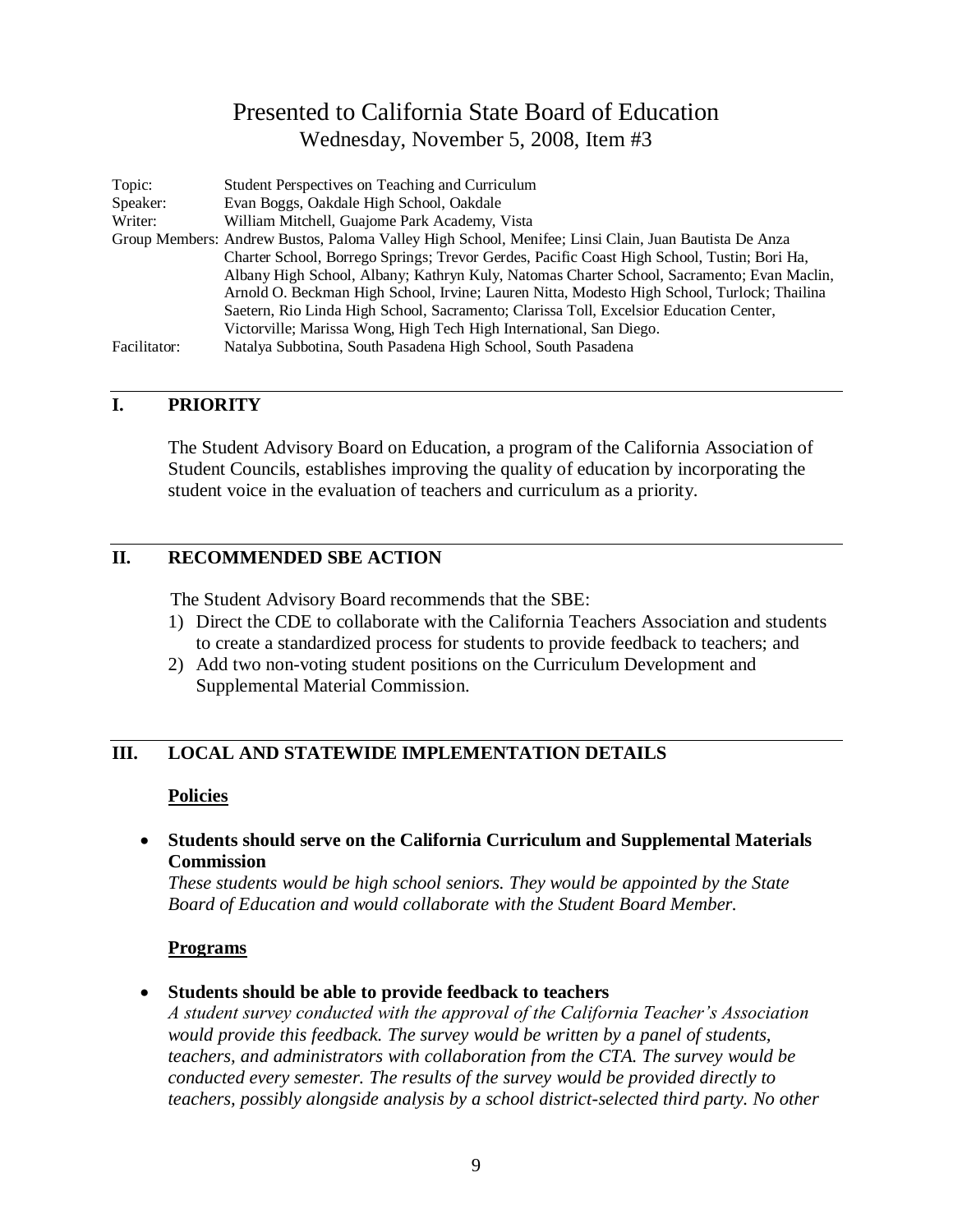*parties (e.g. administrators, other teachers, students) would see the results. Optional workshops would be provided for teachers who wish to improve.*

#### **IV. KEY ISSUES**

- Teachers do not have student feedback to implement
- State curriculum standards lack student input

#### **V. WHAT'S WORKING**

- Many local school boards have student members with preferential voting rights. (Oakdale Joint Unified School District, Guajome Park Academy)
- Many effective teachers solicit and implement feedback at the end of every semester. (Paloma Valley High School)
- The Student Member on the State Board of Education successfully contributes the student perspective at Board meetings.

#### **VI. FISCAL ANALYSIS**

- Curriculum Development and Supplemental Materials Commission Student Members. *The expenses incurred would be the travel and accommodation expenses of the members and a small stipend paid to the students. As an economical alternative, the students could be responsible for paying or fundraising for their own expenses and no stipend would be offered.*
- Teacher Evaluation *The expenses incurred would be the cost of the survey materials, the expenses and stipends of the survey writing committee, and the cost of third-party analysis (optional).*

#### **VII. RATIONALE**

Given the opportunity to provide meaningful feedback to their teachers, students will be able to communicate their unique learning styles and needs. A student member on the Curriculum Development Commission will be able provide input from the perspective of someone learning the curriculum.

In the business world the most successful companies and businesses have discovered that implementing consumer feedback has been the cornerstone of their success. Students, as the consumers of education, should fulfill the same role, providing a valuable perspective on what they learn and how it is taught to them.

By implementing these measures, students and teachers will have the opportunity to make their time in the classroom more productive, engaging, and relevant.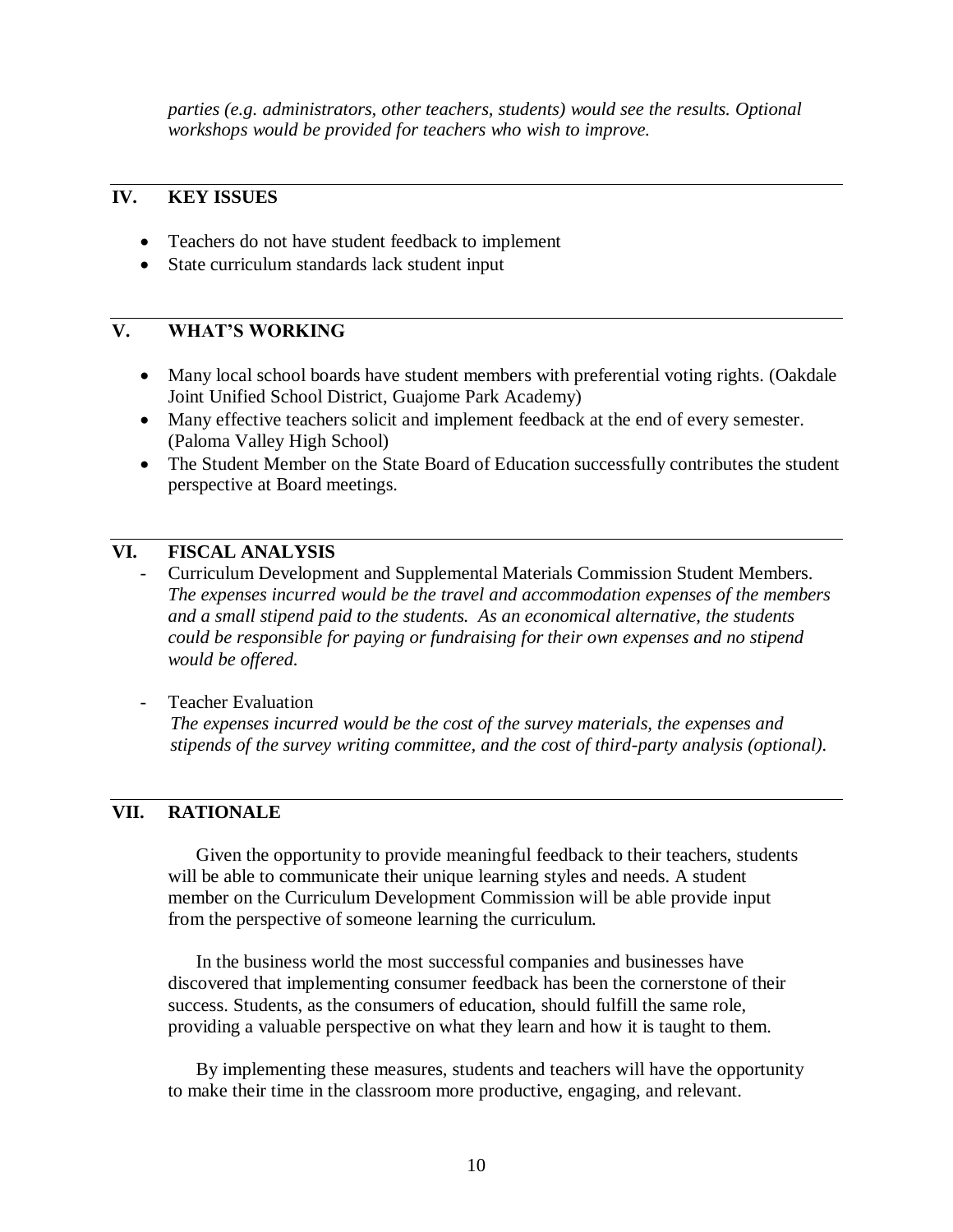<span id="page-12-0"></span>

| Topic:       | Student Involvement in Budgeting                                                                         |
|--------------|----------------------------------------------------------------------------------------------------------|
| Speaker:     | Janet Basurto, Realto HS, Realto                                                                         |
| Writer:      | Sean Duckworth, Pinole Valley High School, Pinole; Kyra Gebhardt, Paradise HS, Chico                     |
|              | Group Members: Bijan Khodavandi, Arrayo Grande High School; Bronson Benzien, Excelsior Education Center; |
|              | Carmen Garrett; Hana Giradot, Woodside High School; Jennifer Phan, Santa Teresa High School;             |
|              | Kayli Mozingo, Sonora High School, Sonora; Matthew Dolan, South Pasadena High School,                    |
|              | South Pasadena; Nick Molencupp, Lower Lake High School; Stacy Montoya, Learning Works                    |
|              | Charter School; Sydney Westbrook, Dos Palos High School; Zachary Hollinger, Centennial High              |
|              | School                                                                                                   |
| Facilitator: | Kim Siegel, Walnut High School, Walnut                                                                   |

#### **I. PRIORITY**

The Student Advisory Board on Education, a program of the California Association of Student Councils, establishes student input on education budgets as a priority.

#### **II. RECOMMENDED SBE ACTION**

The Student Advisory Board on Education recommends that the SBE:

1) Establish student budget input programs at the district and school levels as a priority; and

2) Support a training program (potentially led by the California Association of Student Councils) for students on budget advisory councils.

#### **III. LOCAL AND STATEWIDE IMPLEMENTATION DETAILS**

#### **Policies**

- The state, local districts, and schools should provide students with access to their budgets.
- The state, local districts, and schools should solicit student opinions on the allocation of resources in their budgets.

#### **Programs**

- A statewide collaborative conference with student and teacher representatives should evaluate earmarked funds, statewide programs, and budget allocations, focusing on their effectiveness at the local level.
- Collaborative advisory councils (standing bodies) with student and teacher representatives should evaluate budget allocations at the district and school levels.
- A training program for student advisory budget council participants should ensure informed analysis by participants on those councils.

#### **Student Action**

Student councils should provide budget analysis to their schools and districts.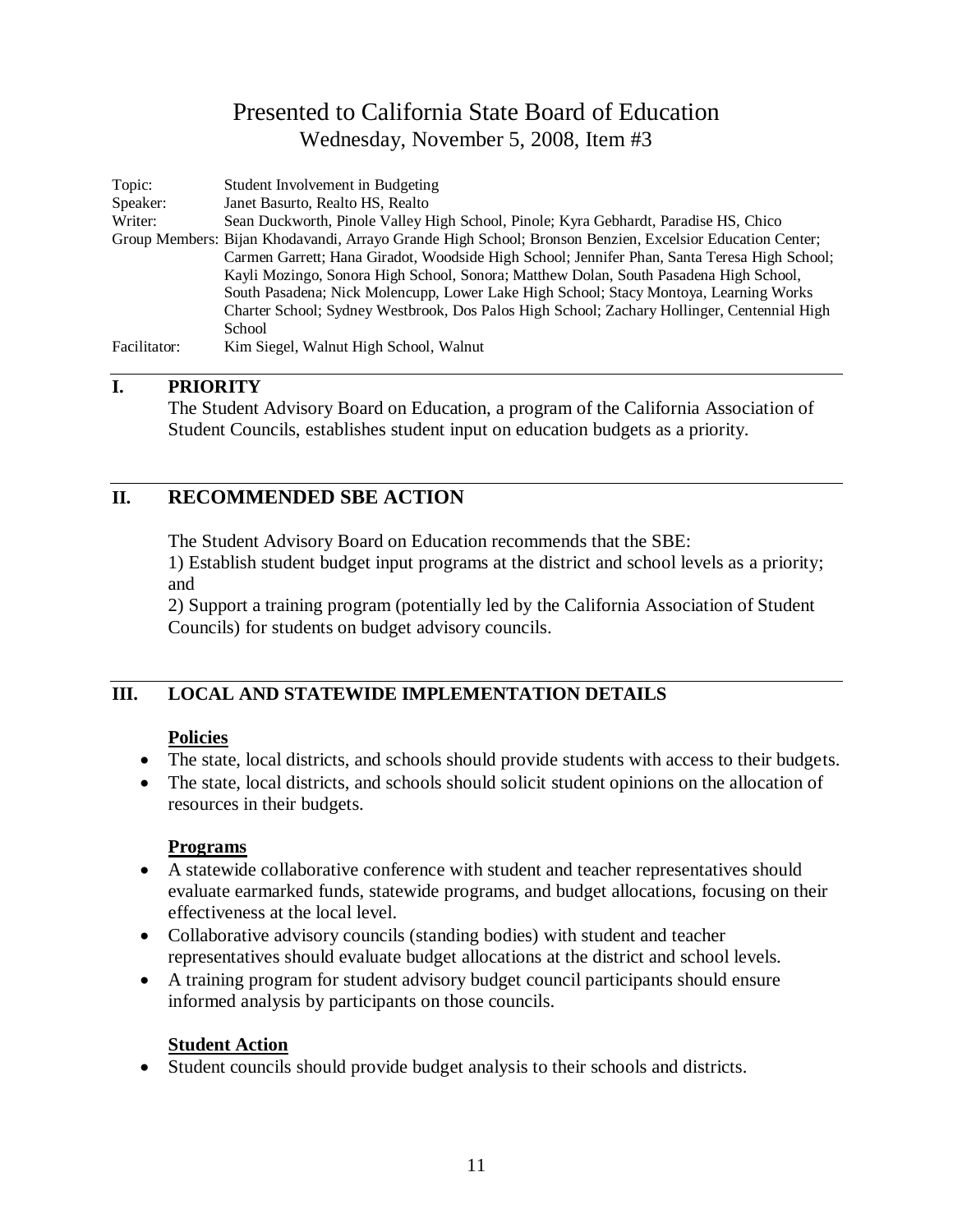- Students can't provide input on the quality and effectiveness of allocation of funds.
- Resources are not being allocated effectively.

#### **V. WHAT'S WORKING**

- Funds have been provided to improve facilities due to community involvement. For example, when it was discovered that the theatre was in major need of renovation, local businesses and citizens donated and helped raise money to fix the problems with the theatre. (Jennifer Phan, Santa Teresa High School)
- Students are becoming more involved in community and issues. For example, students are petitioning their local government officials to support the renewal of a parcel tax the school district has created. They are also walking precincts and phonebanking, as well as learning more about economics and public policy. (Sean Duckworth, Pinole Valley High School)

#### **VI. FISCAL ANALYSIS**

The cost of this proposal is very low. Students could fundraise for the budget trainings and statewide conference, which would be facilitated by the California Association of Student Councils. If possible, CASC or the state could provide financial support for the conferences and training. Allowing students access to budgets would cost virtually no money. For the student budget advisory councils, there would be, on the school and district level, staff time needed to promote, facilitate, and oversee meetings.

#### **VII. RATIONALE**

In these tough economic times, students now more than ever need a say in the management and allocation of funds for their schools and districts. As stakeholders in education, they feel the effects of budgeting and budget cuts first and do not get any say in the process. Also, they have unique perspectives on programs at the school and district levels, which empowers them to evaluate the success of those programs. The theme for this year's Student Advisory Board on Education is "It's your education. Own it." What better way for students to be involved and own their education than to be at the table and get a say in budgeting and allocation? Students become better citizens when they become interested, educated, invested, and involved in administration and government. They become willing partners and participants, and want to help. We hope that by asking for this say in the budgeting process, we as students are showing that we want to take action for ourselves. Most importantly, by allowing students to have an active voice in fiscal and budgetary matters, all parties involved (students, staff, and administrators) will better understand each others' needs, which will enable them to work together to accomplish common goals.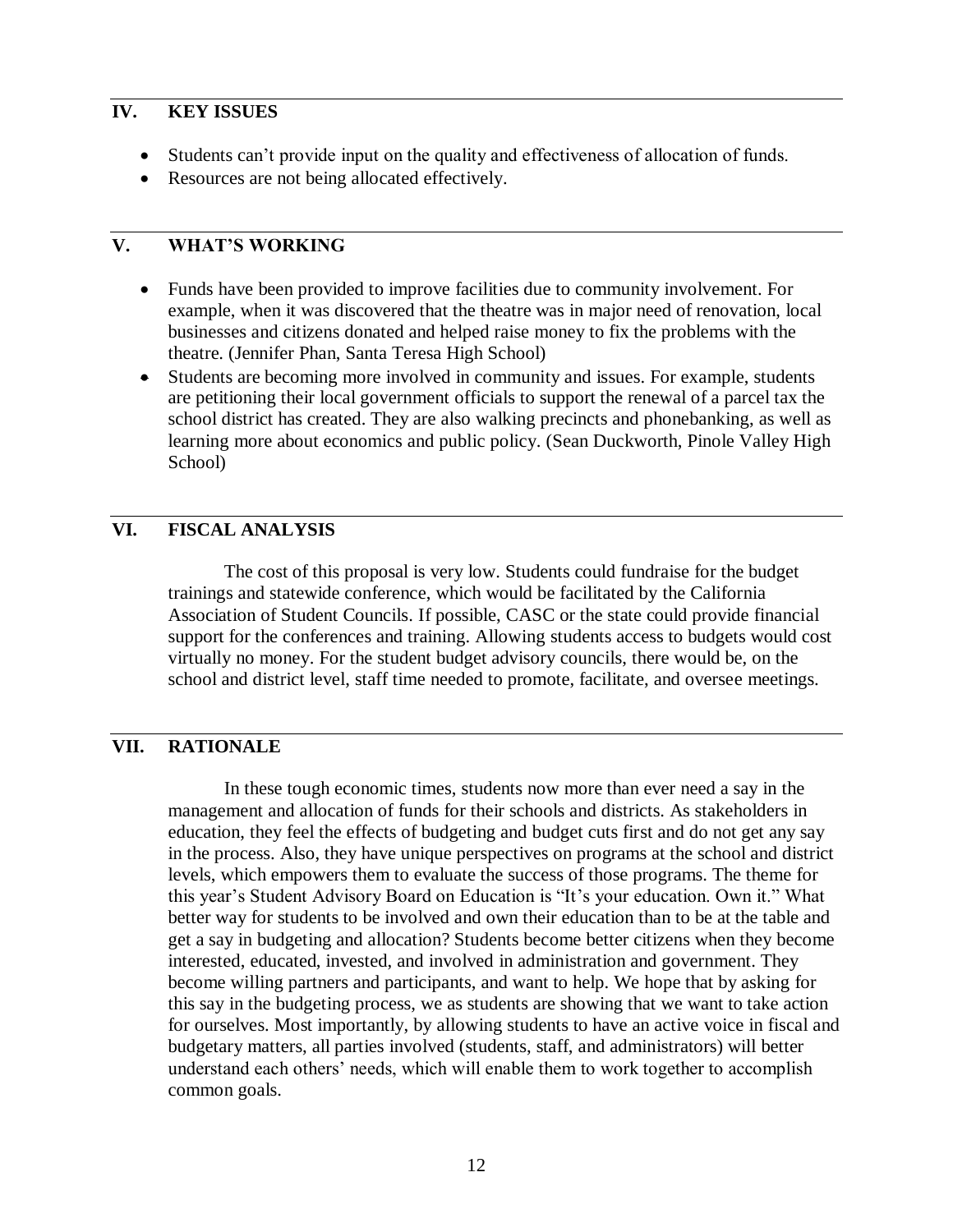<span id="page-14-0"></span>

| Topic:       | Creative Approaches for Instruction and Teaching                                                   |
|--------------|----------------------------------------------------------------------------------------------------|
| Speaker:     | Michael Adkins, Modesto High School, Modesto                                                       |
| Writer:      | Hannah Lee, Monta Vista High School, Cupertino                                                     |
|              | Group Members: Barbara Magaña, Foothill Technology High, Ventura; Matthew Arguello, McFarland High |
|              | School, McFarland; Hannah Lee, Monta Vista High School, Cupertino, Michael Adkins, Modesto         |
|              | High School, Modesto; Holly Mondo, Paso Robles High School, Paso Robles. Lexi Later, Rolling       |
|              | Hills Preparatory School, San Pedro; Jasveen Bal, Vista High School, Richmond. Sierra Parker,      |
|              | High Tech High International, San Diego, Daniel Witzel, High Tech High North County, San           |
|              | Marcos, Imaobong Etim, DeAnza High School, Richmond; Rocio Moncada, Amistad High                   |
|              | School, Indio; Emily Zisser, San Diego High School, San Diego; Alexander Tash, Big Pine High       |
|              | School, Big Pine;                                                                                  |
| Facilitator: | Bryan Martinez, Chapman University, Orange                                                         |

#### **I. PRIORITY**

The Student Advisory Board on Education, a program of the California Association of Student Councils, establishes the creation of guidelines and resources on teaching for different learning styles as a priority.

#### **II. RECOMMENDED SBE ACTION**

The Student Advisory Board recommends that the SBE:

- 1) Direct the CDE to publish resources and guidelines for project based curriculum and creative teaching approaches; and
- 2) Encourage schools to utilize these tools as a resource for teachers and students

#### **III. LOCAL AND STATEWIDE IMPLEMENTATION DETAILS**

#### **Policies**

#### **Programs**

#### **Teachers should be provided with necessary tools to engage students by implementing creative instructions to fit the students' learning styles.**

*The program would include a guidebook and tests to evaluate individual learning habits, information about variations in learning styles, and guidelines providing various projects and assignments. These resources should start being used as early as primary school (K-5) to identify and accommodate individual learning styles. In order for this program to effectively work, we recommend a committee to be formed under the SBE to evaluate the progress by assigning annual reports from teachers.* 

#### **Student Action**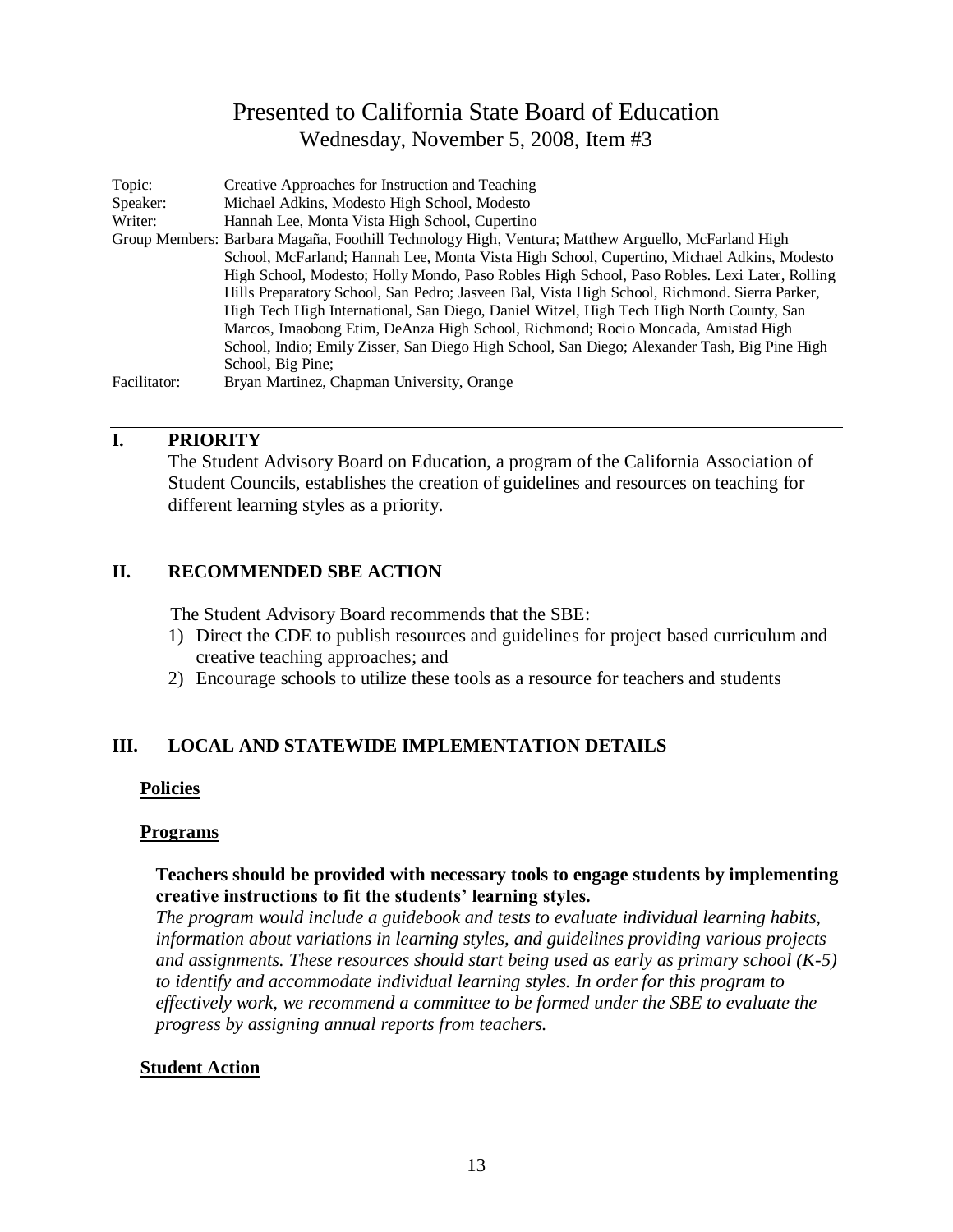Teachers lack necessary resources to incorporate creative learning styles which engage students in their education.

#### **V. WHAT'S WORKING**

By using tools like the *Solomon-Felder Learning Style Inventory*, *VARK*, and *Memletic Learning Style*, teachers at High Tech High School engage students in their education. These strategies have placed High Tech High at the top three percent of schools in the nation. Through the use of these tools, teachers build stronger relationships with students because of increased personal interaction. In many schools such as teachers engage students by using energizers, field trips based on subject matter, applying curriculum to real world problems, student presentations, and effective use of technology.

#### **VI. FISCAL ANALYSIS**

The fiscal impact in providing the resources for teachers is minimal, requiring costs in only early stages in the process. Costs will be incurred in printing, distributing and sending out handbooks as resources to educators (one handbook per teacher), and forming the committee members under the State Board of Education. The evaluative tests to distinguish students' learning style are easily found online by students, parents, and teachers.

#### **VII. RATIONALE**

Students should not be confined to textbook learning – each student has a preferred learning method that helps them learn most effectively. Schools should accommodate these preferences by implementing creative approaches for instruction and teaching. Students will gain a renewed thirst for knowledge; this improved motivation is likely to increase graduation rates and test scores.

We strongly believe that implementing creative teaching will help students better understand the curriculum. Youth will make new connections between what they are learning in school and how they can apply it to the real world. This will build confidence in a student about their own education; leading to a passion for learning that is currently lost in many of our schools.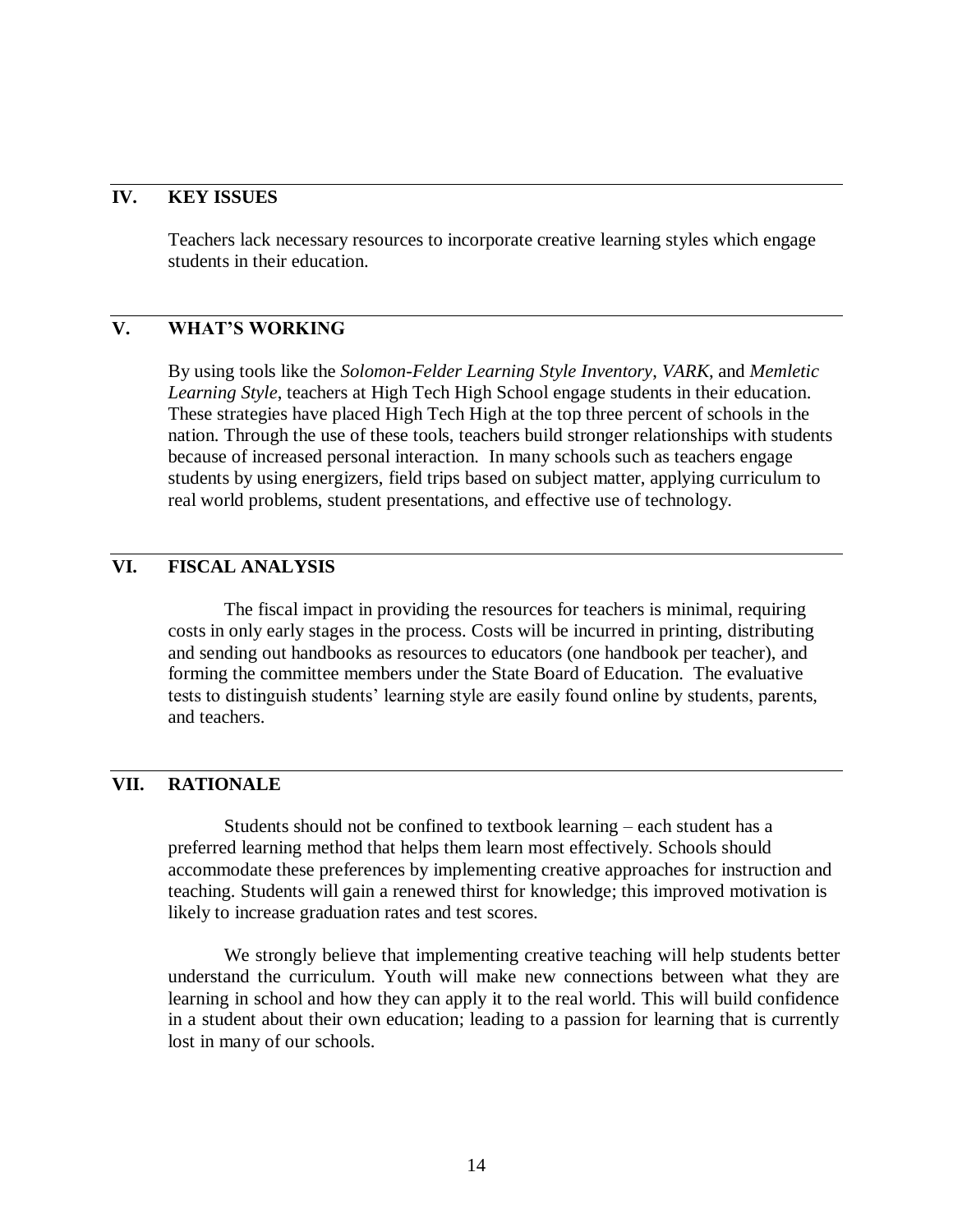<span id="page-16-0"></span>

| Topic:       | Student Input                                                                                         |
|--------------|-------------------------------------------------------------------------------------------------------|
| Speaker:     | Liora Simozar, Beverly Hills High School, Beverly Hills                                               |
| Writers:     | Kevin Siegel, Walnut High School, Walnut; Michelle Wu, Walnut High School, Walnut                     |
|              | Group Members: Kristy Nguyen, California Academy of Math and Science, Carson; Kyland Young, Excelsior |
|              | Education Center, Victorville; Jason Colombini, Linden HS, Linden; Kevin-Paul Edwards, Ocean          |
|              | View HS, Huntington Beach; Casey Dykier, West Valley HS, Redding; Frederick Horowitz,                 |
|              | North Hollywood HS, North Hollywood; Kevin Siegel, Walnut High School, Walnut; Michelle               |
|              | Wu, Walnut High School, Walnut; Liora Simozar, Beverly Hills High School, Beverly Hills               |
| Facilitator: | Menelik Tafari, Soka University, Aliso Viejo                                                          |

#### **I. PRIORITY**

The Student Advisory Board on Education, a program of the California Association of Student Councils, establishes encouraging student voice in education as a priority.

#### **II. RECOMMENDED SBE ACTION**

The Student Advisory Board recommends that the SBE:

- 1) Encourage school districts to allot time for student input during board meetings;
- 2) Provide a system for communication between local student board members and the SBE student board member;
- 3) Encourage school districts to appoint a student board member to their school district board of education;
- 4) Direct the CDE to collect data about whether school districts have student board members; and
- 5) Supplement this Student Advisory Board with a standing student committee that would advise the SBM on SBE business items.

#### **III. LOCAL AND STATEWIDE IMPLEMENTATION DETAILS**

#### **Policy**

- Local districts and the SBE should allot time in their board of education meetings for acknowledging and hearing comments from students.
- Local student board members should communicate with the Student Board Member on the SBE to provide insight from the local level.
- Each school district should have a student board member.

#### **Program**

- The CDE should maintain a database of SBMs in school districts in order to establish communication between the two.
- A student advisory board (potentially composed of Student Board Member semi-finalists, California Association of Student Councils regional officers, and other interested students) should provide local level student feedback to the Student Board Member.

#### **Student Action**